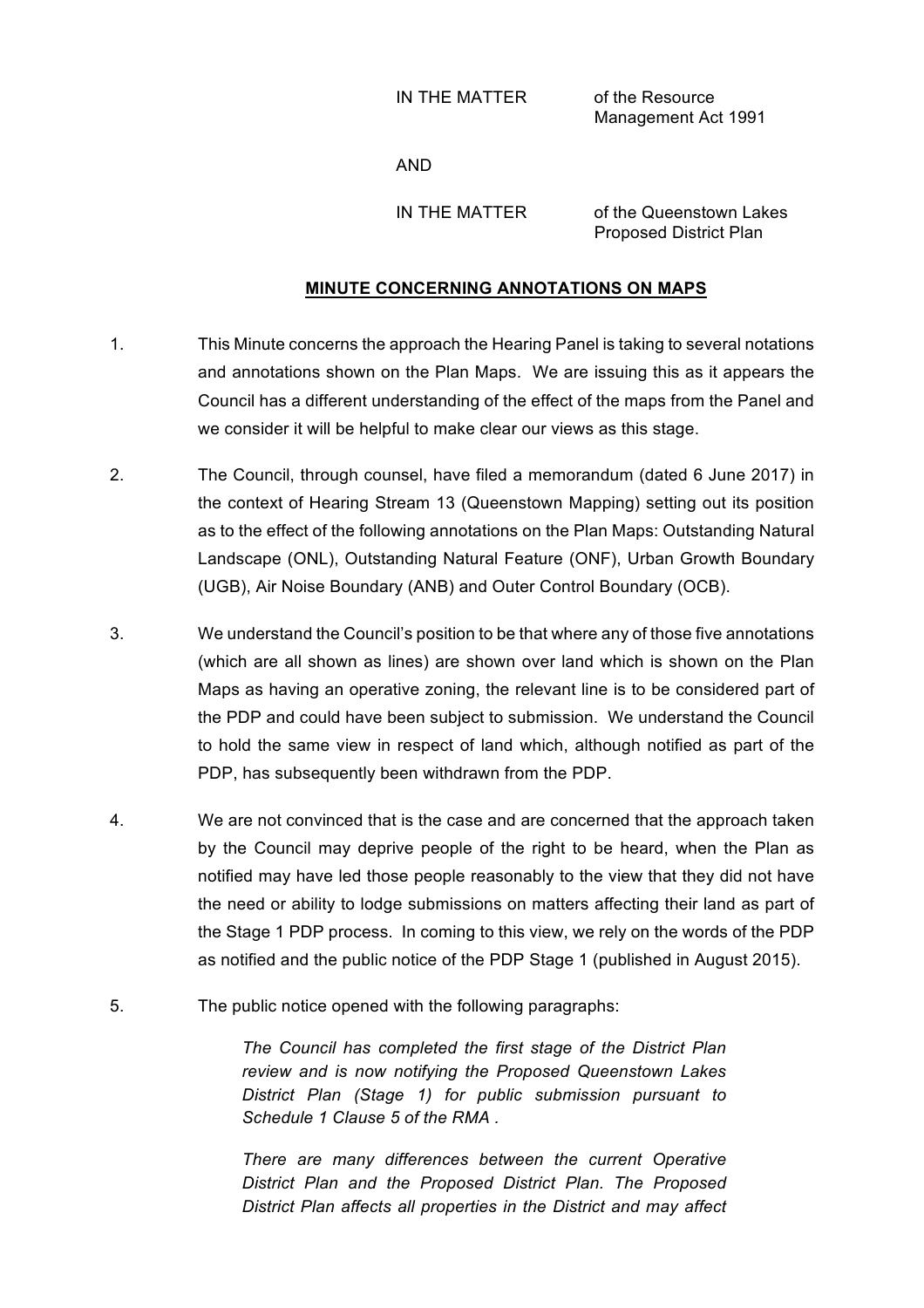*what you and your neighbours can do with your properties. You should take a look to see what it means for you.*

- 6. We note that the second paragraph advises that the "Proposed District Plan" affects all properties, and the first paragraph advises that Stage 1 of the "Proposed Queenstown Lakes District Plan" is being notified. In our view, this means that while the entire Proposed District Plan affects all properties, this is Stage 1 and, by inference, other stages will follow.
- 7. There is nothing in the public notice to suggest that ONL, ONF, UGB, ANB or OCB lines will affect land which is not in Stage 1.
- 8. As notified, Chapter 1 of the PDP contained, in Section 1.6, an outline of how to use the plan. The relevant provisions are:
	- *1.6.2 The key to using the Plan is to start with the maps. Firstly, identify the site to which any development relates. Zone information will be shown, as well as any other resources or restrictions.*
	- *1.6.3 Secondly, refer to the relevant Chapter for the zone provisions (objectives, policies and rules) or District Wide Matters. Development may breach several rules across more than one Chapter and all will need to be addressed.* [Emphasis added]
- 9. Turning to the Maps, the Council chose to show the operative zone notation on land which was not included in Stage 1 of the PDP, but this did not have the effect that sites were brought within the purview of the PDP First Schedule process. This is made clear in the note on the Legend and User Information page<sup>1</sup> under the heading "Operative Plan":

*Note: Operative zones are shown across sites that are not being reviewed in Stage 1 of the District Plan Review, or where the Zone has been specifically reserved for review in Stage 2.*  [Emphasis added]

10. The unambiguous meaning of this text is that, where a site is shown with an operative zoning, that site is not within Stage 1 of the PDP. Thus, a person alerted by the public notice to the PDP Stage 1, having read the quoted provisions from Chapter 1, turning to the maps and finding an operative zone shown on their land, would be fully entitled to conclude, given the note above the notations for operative zones, that Stage 1 did not affect their land.

 $1$  As notified, and also in the version issued after minor corrections were made to the PDP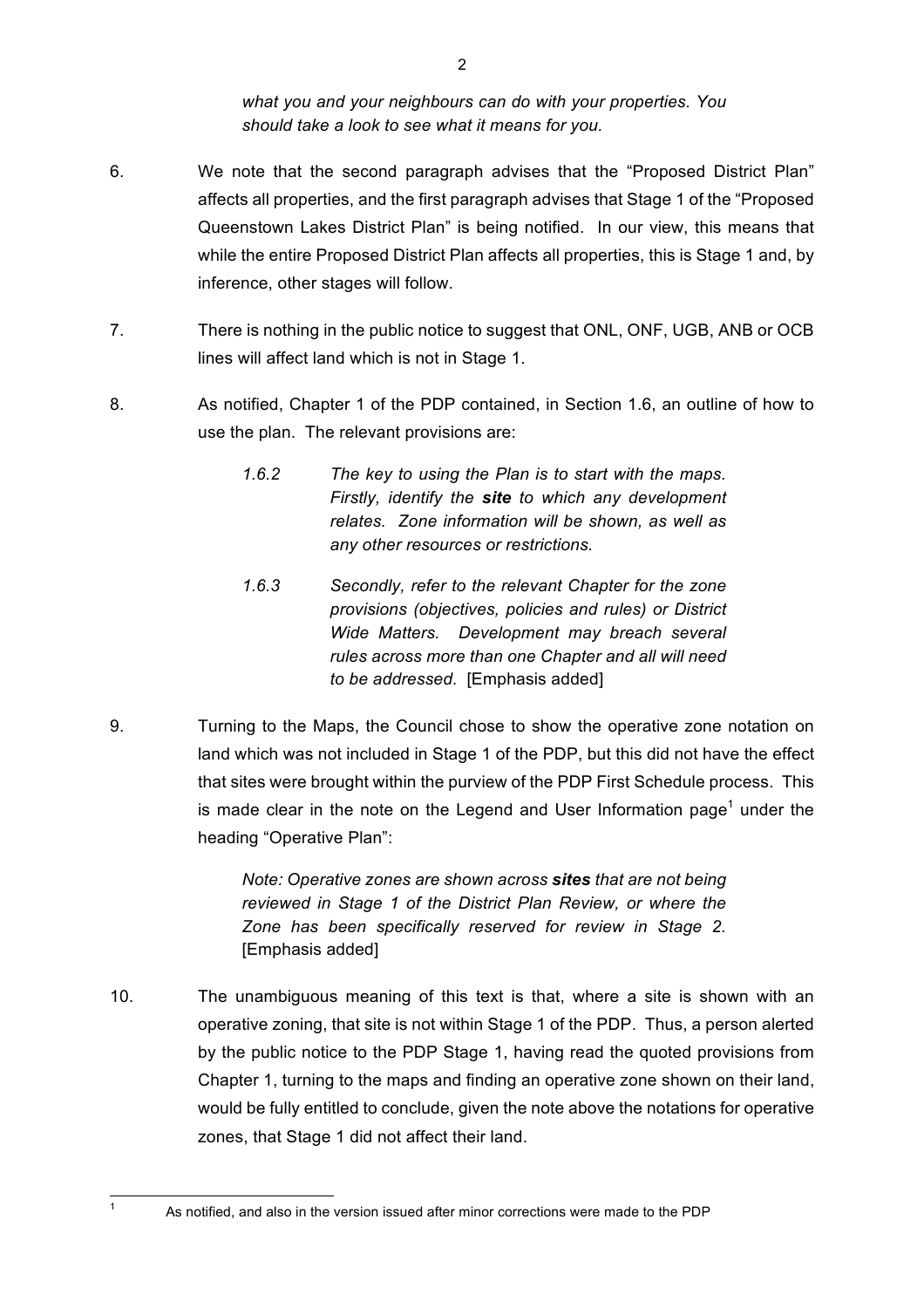11. Additionally, on the same page, Note 2 of the right-hand side of the page reads:

## *2 Plan Changes*

*Land that is subject to a current Plan Change is not part of the District Plan Review and has been included for information purposes only. The zonings of the Operative District Plan apply to these areas, and Operative zones are shown in the legend where relevant*. [Emphasis added]

- 12. In this respect, we note by way of example that Map 18 shows the area of Plan Change 45 outlined in blue dashed lines, with part shown as *Rural General (Operative)* and part as *Rural Residential (Operative)*. We note that, notwithstanding the text quoted above, within the area shown as Rural General (Operative) there is a Landscape Classification line delineating (in part) the ONF of the Clutha River.
- 13. We note also, as raised previously with counsel for the Council, that the ANB and the OCB are shown as Operative Plan provisions (in both the notified version of the Plan Maps and the updated version). Thus, any person reading the PDP as notified would not expect the ANB or OCB to be in issue in the Stage 1 PDP process unless a submission sought that new lines be added to the PDP maps. We note in this regard that a submission has sought the ANB and OCB be shown on the Plan Maps<sup>2</sup>, but we cannot see how that submission can confer jurisdiction to add lines on land that was never part of Stage of the PDP process (or which has subsequently been withdrawn from Stage 1), for the same reasons that a submission seeking to rezone such land would be 'out of scope'.
- 14. In counsel's opening legal submissions for the Council, the staging of the Review was outlined in a table<sup>3</sup>. This contained a footnote to the heading District Wide Matters which read as follows:

*The District-wide chapters cover all of the District, not just the geographic area covered by the notified Stage 1 zones. The only exception to this is that they do not cover the geographic area covered by PC50, given the Council's withdrawal* of all provisions as they relate to the geographic area addressed by Plan Change 50 – Queenstown Town Centre Zone.

15. The first sentence of this footnote appears to us to be at variance with the wording of the PDP itself.

 $\frac{2}{3}$  Submission 433<br>Table 1, page 8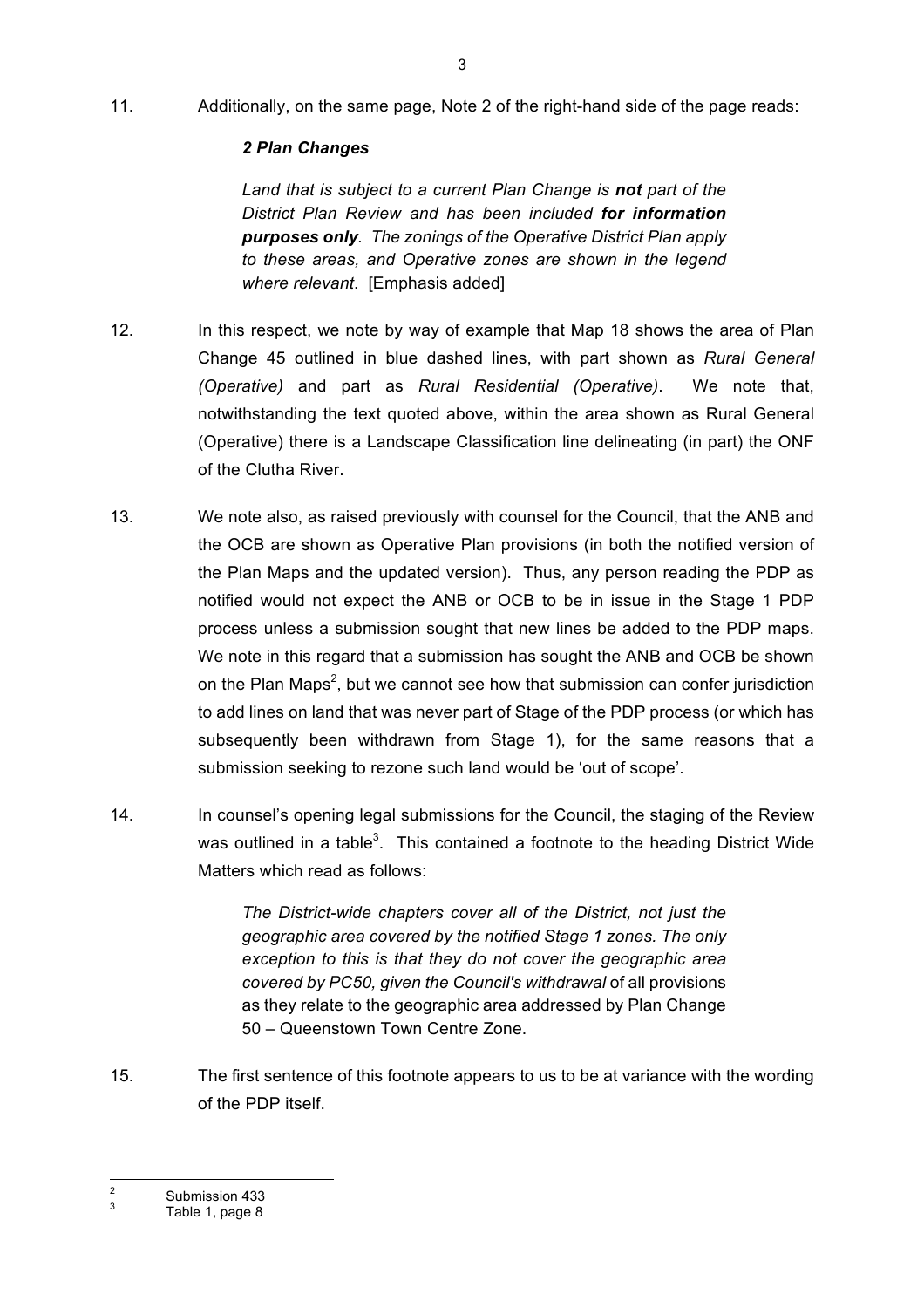- 16. On 23 November 2016 counsel filed a memorandum on behalf of the Council to update us on the approach being taken by the Council to the staging of the PDP. We were advised that the PDP would continue to be progressed in stages, but that a "Two Volume" approach was being taken to the District Plan. Volume A would comprise the areas notified in either Stages 1 or 2 of the PDP; and Volume B would comprise the ODP as it relates to geographic areas that are excluded from the partial review.<sup>4</sup>
- 17. This memorandum was the first to suggest that Chapters 1, 3, 4, 5 and 6 would apply across all parts of the District Plan, whether in Stages 1 or 2, or Volume B<sup>5</sup>. The memorandum suggested this was intended through notification of Stage 1<sup>6</sup>. The memorandum continued, in paragraph 15, to expand on this theme and concluded that a note was required to make this intent clear. The memorandum suggested such a note fell within the change of minor effect category under Clause 16(2) of the First Schedule to the Act.
- 18. The memorandum then set out a list of geographic areas that had been excluded from the Review, and would consequently form Volume B of the District Plan<sup>7</sup>. This list included the Remarkables Park Zone.
- 19. Counsel's subsequent memorandum dated 6 June 2017 appears to link the application of ONL, ONF, UGB, ANB and OCB lines to zones not part of Stage 1 by stating that such lines have their genesis in Chapters 3, 4 or 6, along with the fact that they were shown on the Plan Maps as notified.
- 20. Our interpretation of the application of the various components of the PDP, relying on the public notice and the contents of Stage 1 of the PDP, as notified, is as follows:
	- a) Chapters 1-6 inclusive, 26-28 inclusive, 30, 32-37 inclusive apply across all parts of the District covered by the PDP zones notified to date. We base this not just on the text in the PDP, but also having regard to the practical application of District Plan provisions. If a person applies for a resource consent in a zone which has not been notified as part of Stage 1, then only the ODP provisions can apply to that application.
	- b) Where the PDP Plan Maps show ODP zone notations, we should treat those as outside the PDP. It is illogical to suggest that the applicable zoning is in

 <sup>4</sup> Memorandum of Counsel for Queenstown Lakes District Council Regarding Approach to Stage 1 and Stage 2, paragraphs 7.2 and 7.3<br>  $\frac{6}{7}$  Ibid, paragraph 11<br>  $\frac{7}{7}$  Ibid, paragraph 19.1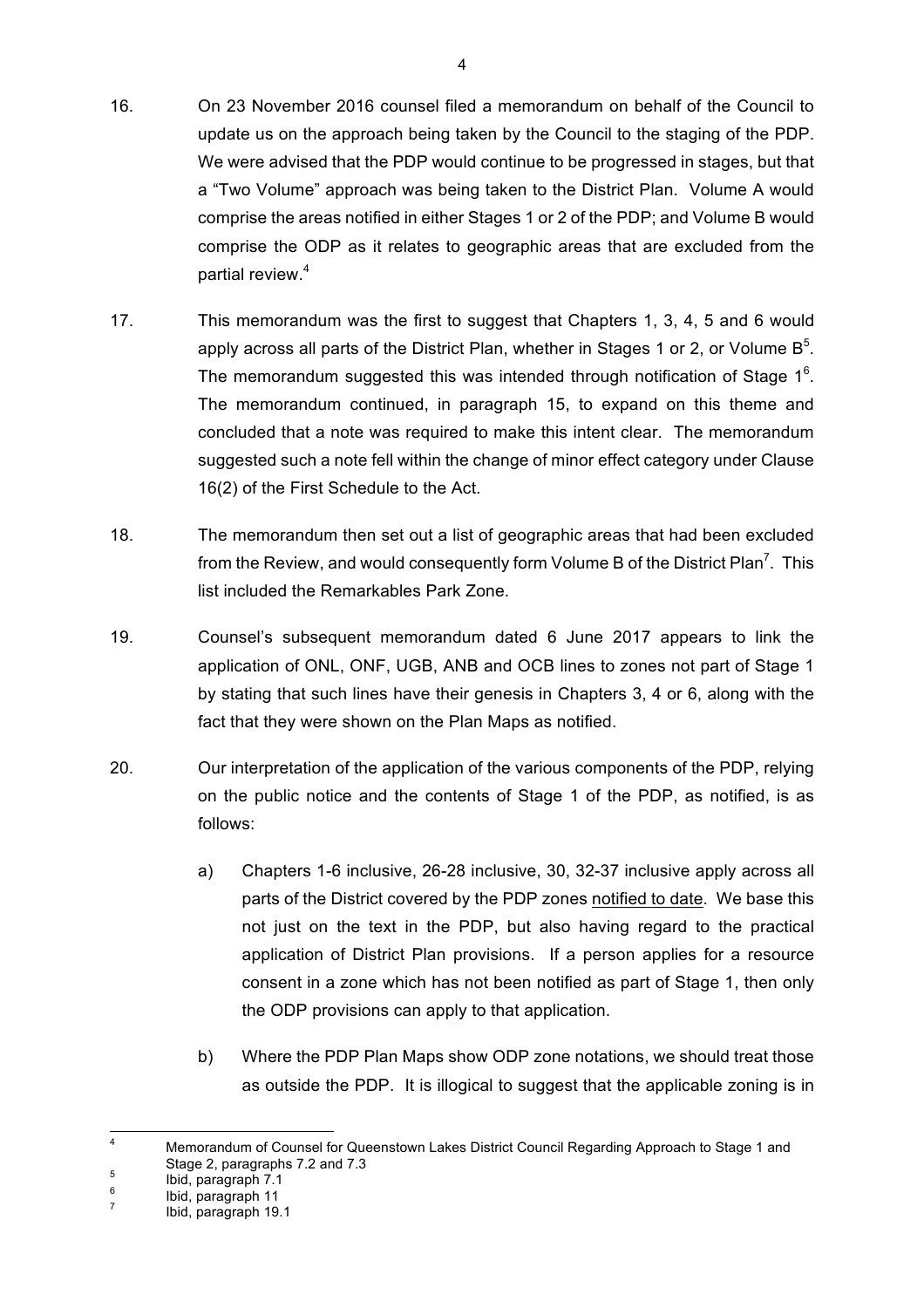the ODP but some other rule from the PDP applies. This is particularly the case with the ANB and OCB which are the subject of Plan Change 35 to the ODP. The resolution of that Plan Change will determine the location of those lines in the ODP. In our view, when the Council notifies a PDP zone for such land, it should notify all the applicable controls for that land (i.e. ONL, ONF, UGB, ANB, OCB) at the same time, if applicable.

- c) If Chapters 3, 4, 5 and 6 are to apply to Volume B of the District Plan, we would expect a plan change to that volume to give effect to that. Such a plan change could resolve any inconsistencies between Chapter 4 of the ODP and these three chapters.
- 21. We are concerned that the apparent change of stance by the Council may be creating circumstances where people who thought at notification that they were not within Stage 1 of the Review, now find that they are affected but unable to be heard. Also, the Council, having resolved to withdraw land/geographic areas from the PDP, is now suggesting that land is in for some purposes, but not for others.
- 22. We do accept that the opportunity to submit on Chapters 1, 3, 4, 5 and 6 has passed, but are also satisfied that submissions were lodged on those chapters on the basis that they would, in some instances, apply once the submitter's land was brought within the PDP. We also accept that designations fall into a different category due to the effect of s.175(2).
- 23. We consider that the presence of a policy providing the basis for an ONL, ONF, UGB, ANB, OCB line on the maps does not in itself mean that the line is applied when the land has not been zoned in the PDP, or, to use the terminology of the PDP, where the sites have not been reviewed in Stage 1. We would expect that as sites were brought into the PDP, if such lines are to apply to a site, they would be applied at that stage. We are of the view that only by following such a process can the Council ensure it is not disadvantaging potential submitters.
- 24. In our view, the appropriate way for the Council to resolve this issue would be for it to obtain a declaration from the Environment Court on the question as to what was actually notified as Stage 1 of the PDP and how that may apply to provisions notified as part of Stage 1 in relation to those geographic areas withdrawn from the Review. If a declaration were to be sought, the Panel would appreciate the opportunity to contribute to framing the question(s) to be asked. We also consider that the issue is such that the Environment Court should have both positions put to it, whether by *amicus curiae* or some other party.